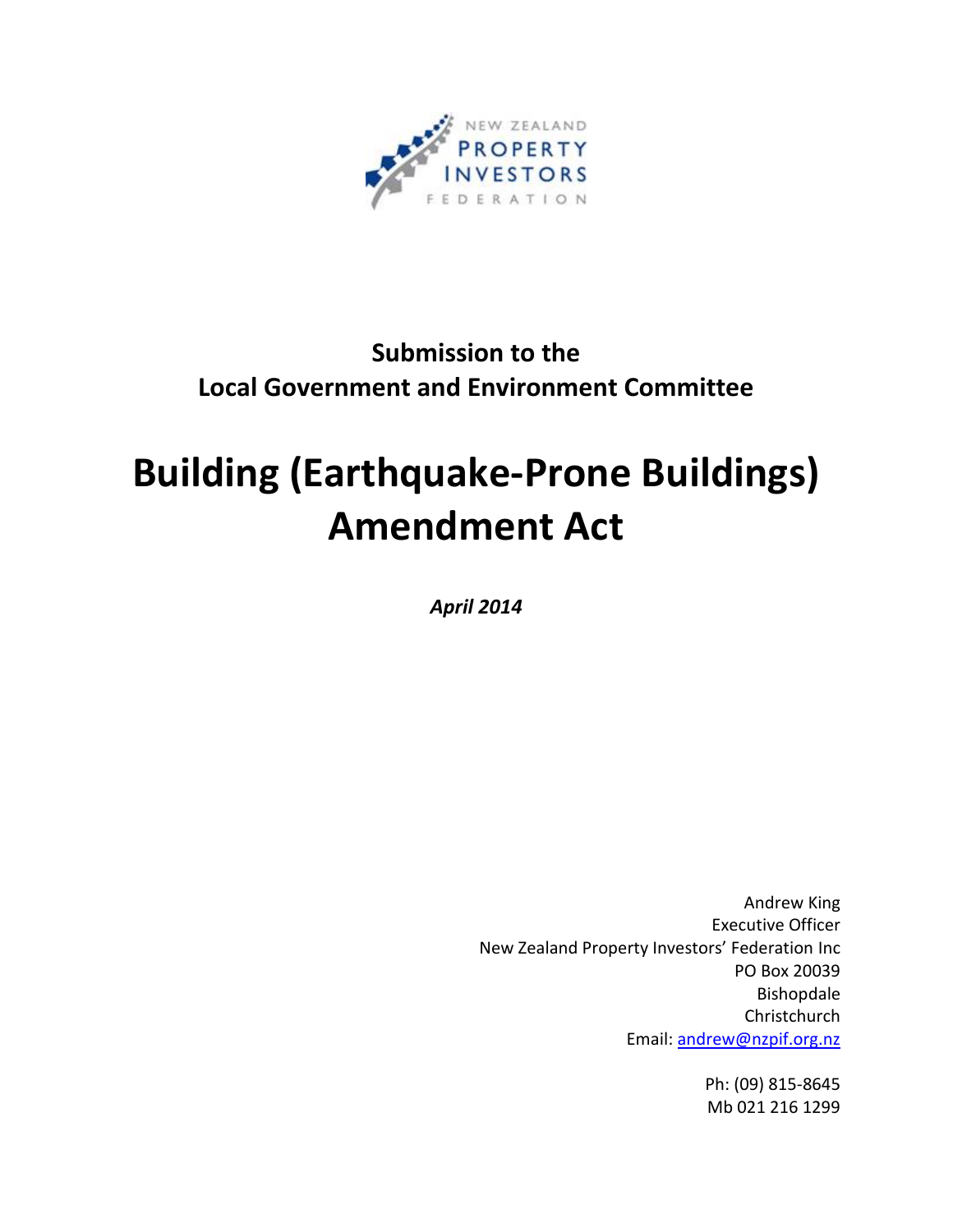New Zealand Property Investors' Federation Inc PO Box 20039, Bishopdale Christchurch

17 April 2014

Committee Secretariat Local Government and Environment Parliament Buildings Wellington

Dear Sir/Madam

# **NZPIF SUBMISSION ON THE BUILDING (EARTHQUAKE-PRONE BUILDINGS) AMENDMENT BILL**

#### **The Submitter**

This document has been prepared by the New Zealand Property Investors' Federation (NZPIF) in response to a call for submissions on the Building (Earthquake-prone Buildings) Amendment Bill.

Established in 1983, the NZPIF has twenty affiliated local associations situated throughout New Zealand. It is the national body representing the interests of over 7,000 property investors on all residential rental property matters including proposed earthquake strengthening requirements.

# **Industry background**

The residential rental property industry is a vital component of New Zealand's economy.

According to a recent ANZ Bank survey of property investors, it was estimated that there are over 300,000 landlords in New Zealand. There are no corporate or institutional residential landlords.

There are over 450,000 residential rental properties, housing over 600,000 tenants, and worth around \$150 billion.

Over 165,000 people derive income from rental property. 'Mum & dad' landlords are common, as 42% own just one rental property and 18% own 5 or more rental properties.

The majority of landlords are using their rental income business as a mechanism for saving for retirement and are professional and committed long-term players.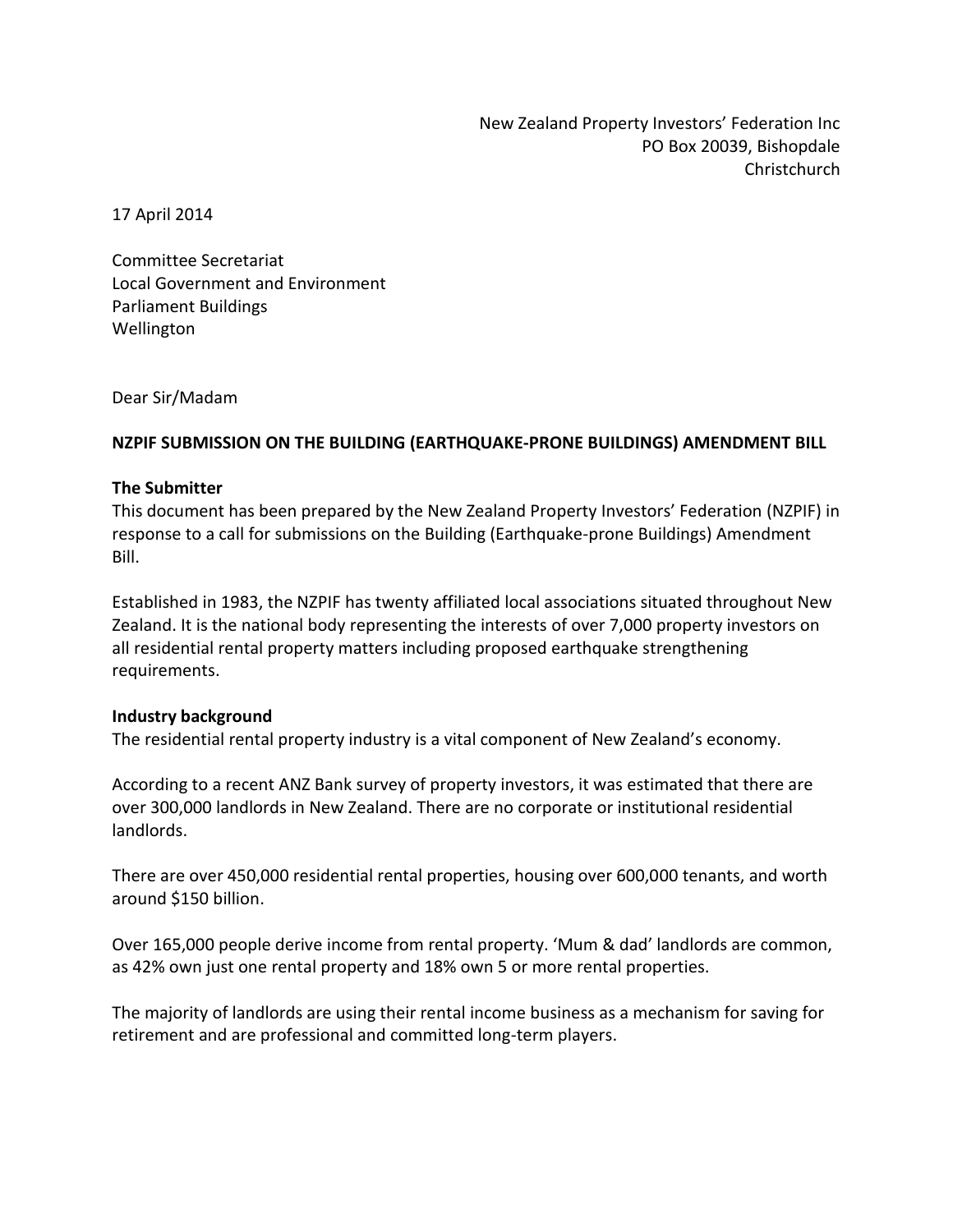#### **NZPIF Submission**

In this submission the NZPIF is focused on the application of the Bill.

# **Support for the Bill**

The NZPIF understands that the Bill has been prepared in response to the Christchurch earthquakes and we support the general aim which is to "*to improve the system for managing earthquake-prone buildings*". However we question the extent of the Bill's requirements for remedial strengthening with regard to the lives that may be saved and the cost to all New Zealanders. We are also concerned that many residential buildings that are covered by the Bill are already safe but will require expensive examinations by engineers to confirm this.

# **Application**

The Bill is primarily aimed at commercial buildings, however it does extend to multi-storey or multi-unit residential buildings with 2 or more stories AND 3 or more household units.

There are a large number of residential flats that will be covered by the Bill. Local Councils will identify them as potentially being earthquake prone, however it will be the owner who needs to employ seismic engineers to confirm whether the building is or isn't earthquake prone. We believe that many if not most of these properties will achieve the threshold and will therefore not be classed as earthquake prone.

The NZPIF is concerned that the proposed new legislative requirements will impose a considerable financial burden on many owners just to prove that their buildings are already compliant.

The NZPIF is also concerned that the proposed new legislative requirements will capture a large number of residential rental properties in areas that are not prone to earthquakes, potentially imposing a considerable and heavy regulatory and financial burden on individual owners for little real benefit.

The Federation has not seen any New Zealand evidence that a moderate earthquake would cause the widespread collapse of low-rise residential buildings of two or three stories.

Further, the Bill's blanket approach fails to take into consideration different seismic risk levels in localised parts of the country. For instance, the "risk" level in Christchurch is not the same for Auckland, Waikato or Northland.

It is the NZPIF's observation that, thankfully, there were no fatalities in a residential rental unit in the Christchurch earthquake. This includes residential properties that were over 3 stories high. The proposed wide application may be overstating the potential problem. The risk of the collapse of a low rise-residential building appears to be minimal.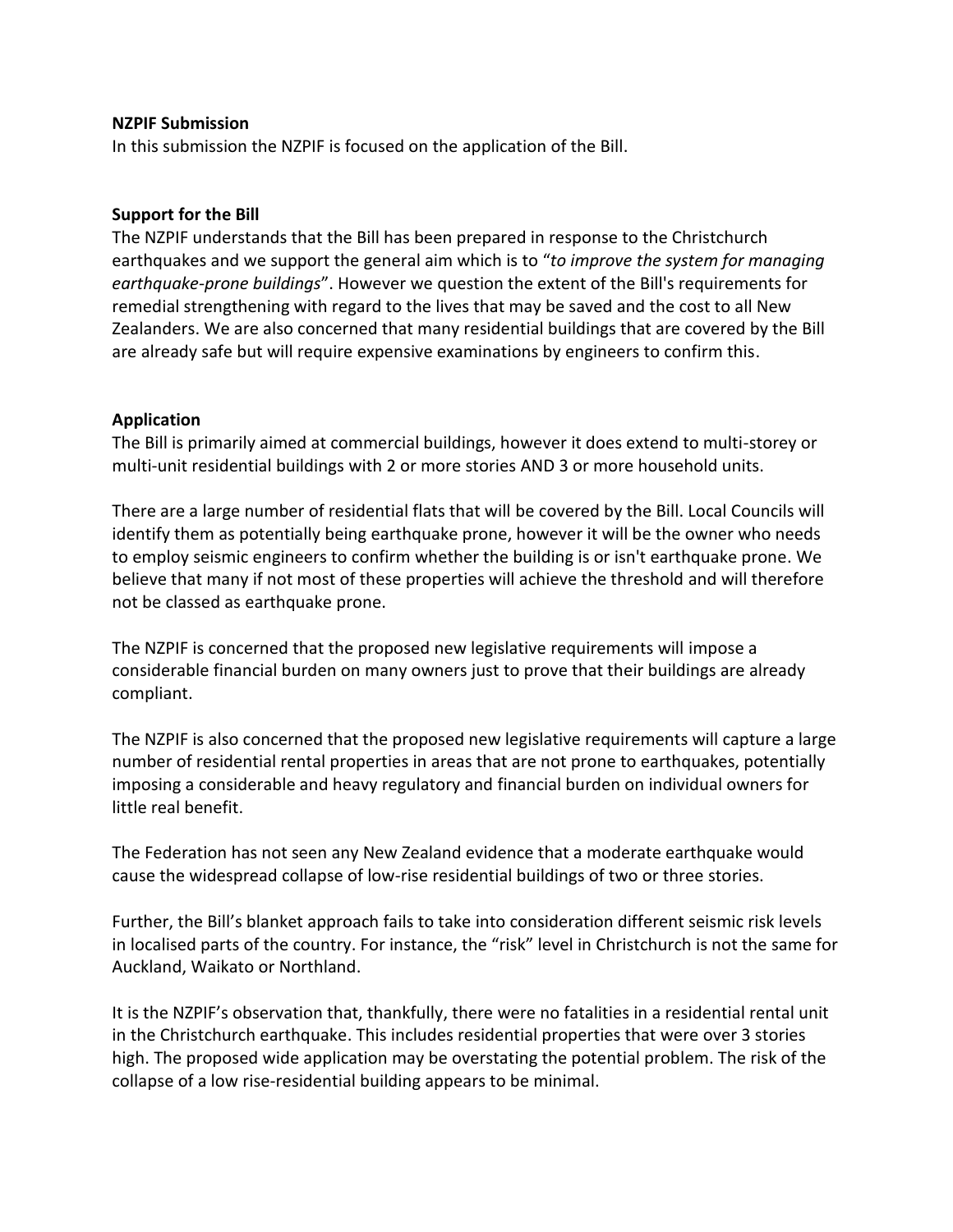The Bill's requirements have been examined by economic consultant Ian Harrison, which showed the NZ wide cost of the proposals would be 50 times the benefit received. In Auckland the cost was 1762 times the benefit.

The NZPIF believe that a significant cost saving could be made by reducing the requirements of the Bill in general and looking at regional areas where earthquake activity is highly unlikely to occur. As these areas are where a significant number of buildings affected by the Bill are located, the cost savings would be amplified.

# **Costs**

The exact cost of any required earthquake strengthening work would be determined on a caseby-case basis and is dependent on the engineer's evaluation of the building.

As a guide the MBIE Regulatory Impact Statement has provided some indicative costs of strengthening buildings per square metre, to 34% of the new building standard, which are:

- $\bullet$  Pre-1935 building: \$300 (\$30,000 for a 100sqm property)
- $\bullet$  1935-1976 buildings: \$416 (\$41,600 for a 100sqm property)

Accordingly, it is our view that these costs would be a significant burden for many small residential rental property owners.

Without getting the specified strengthening completed the affected building may not be insurable and it would not be in any condition to be sold or be tenantable.

These numbers do not take into account other costs such as inspections, reports and approvals.

A Member of our Canterbury Property Investors Association housed approximately 500 tenants in Christchurch at the time of the earthquakes. Most of these properties were in 2 or 3 stories. They reported that none of their tenants were injured in even a minor way during any of the earthquakes. All of their buildings, the majority of which were 2 or more stories, withstood the earthquakes well.

Despite this, 19 of their buildings had to be demolished, some of which housed 12 apartments. However none of these buildings did not withstand the quake in order to safely evacuate the tenants. Subsequent to the main earthquake, all 19 buildings lasted through all the subsequent earthquakes.

As an indication of costs, This landlord has just completed repairs to a wooden block of 12 apartments that have cost over \$1.4 million. There were tenants in the building right up to the 2 year process of repairing this commenced . In the time that this has taken place, loss of rents insurance cover ran out. It is an extremely dangerous financial situation for a landlord.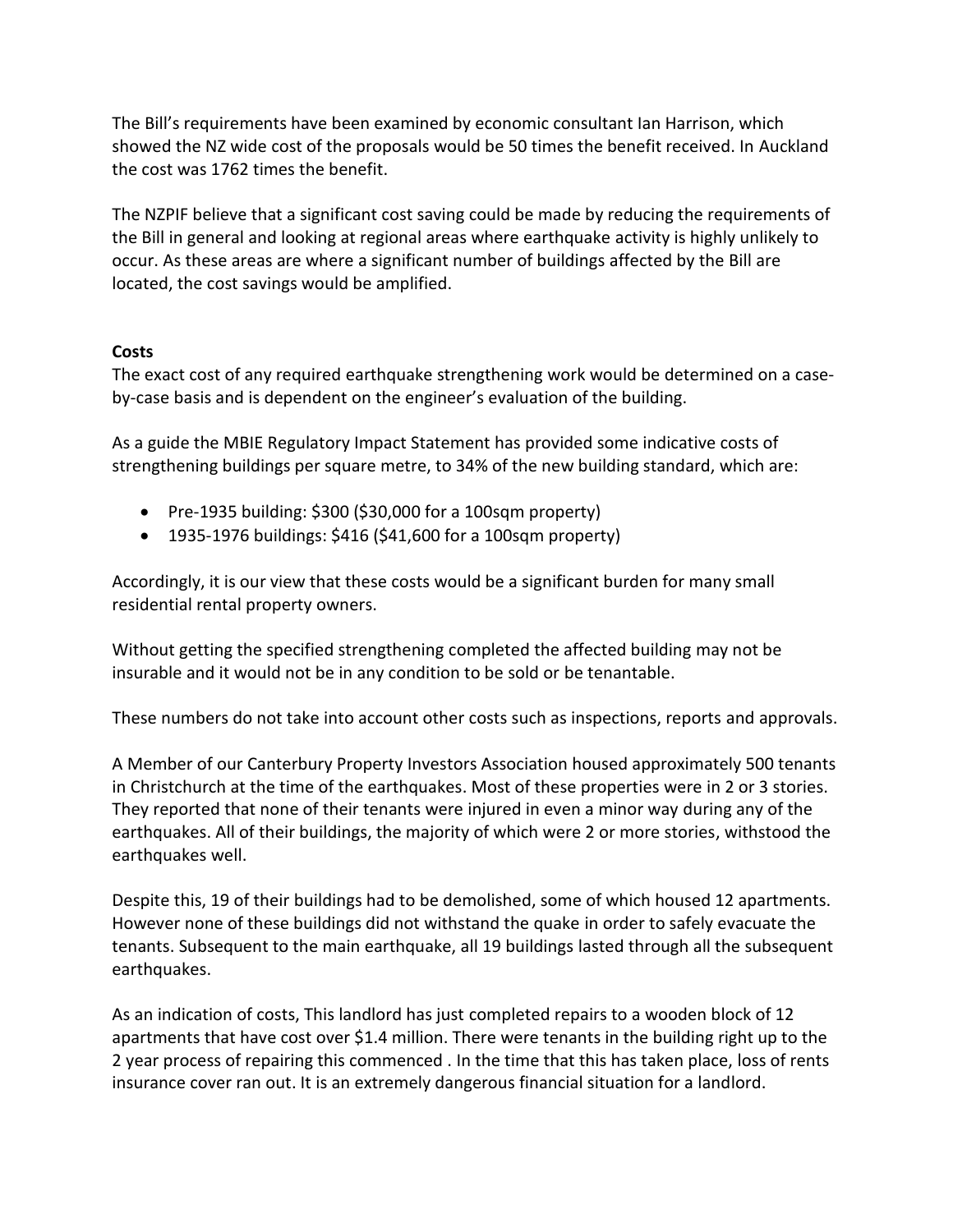#### **Insurance**

Insurance policies require disclosure of information contained on the property LIM report regarding a building's earthquake-prone status. Insurers are likely to increase the cost of insurance for earthquake prone buildings.

It is likely that some individual owners may be forced to abandon their properties because strengthening requirements are too onerous and simply uneconomic.

# **Tenancies and other implications**

This in turn could be a very serious concern for tenants in causing undue alarm and trigger a rental housing shortage and forcing higher rental prices which would hinder government policy objectives to ensure more residential rental accommodation is available and affordable.

Another concern is that affected owners could also potentially default on their loans and cause falling property values for all home owners across the country.

The reality is that current industry structure of small time mum and dad property investors providing residential rental accommodation could be destroyed under the weight of the incalculable costs of earthquake strengthening and its compliance requirements.

# **Clause by clause comment and Recommendations**

# *Clause 23New subpart 6A*

# *133 AD Application of this subpart to residential buildings*

This sub clause covers all non-residential buildings, and multi-unit, multi-storey apartment buildings that are two or more stories high AND have three or more household units.

The NZPIF recommends that the clause be amended enabling up to three storied buildings to be excluded from the definition as these structures are unlikely to fail.

A suggested new wording for the clause is:

# *"133AD Application of this subpart to residential buildings*

- This subpart does not apply to a building that is used wholly or mainly for residential purposes, unless the building
	- o "(a)comprises **3** or more storeys; and
	- o "(b)contains 3 or more household units.